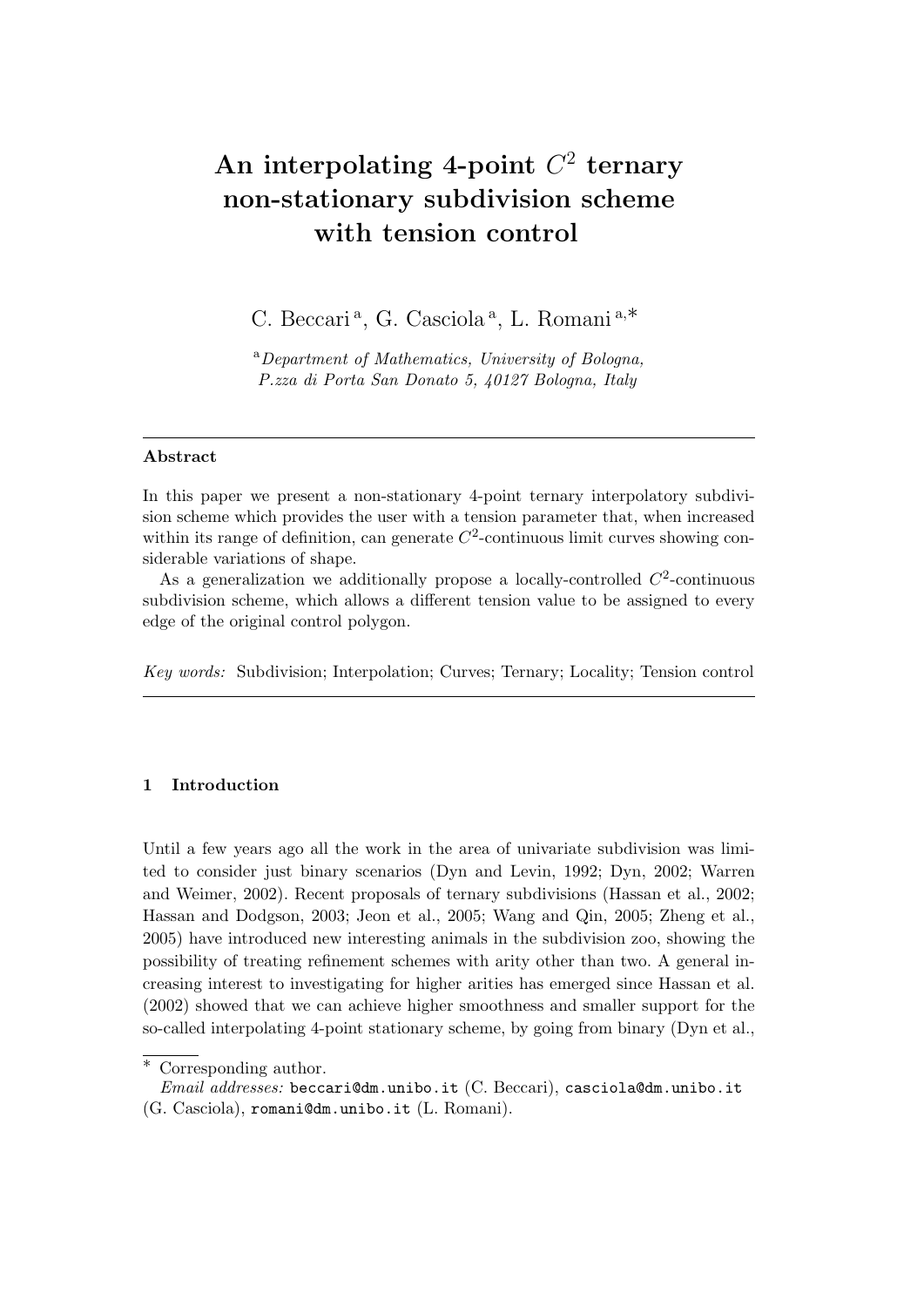1987) to ternary. But does this trend continue for the non-stationary schemes too? In Beccari et al.  $(2007)$  it was described an interpolating 4-point  $C<sup>1</sup>$  binary nonstationary subdivision scheme with a global tension parameter. Aim of this paper is introducing a tension controlled ternary proposal with higher smoothness and smaller support than its binary counterpart.

An interpolating 4-point ternary subdivision scheme maps a polygon  $P^j = \{p_i^j\}$ *i }i∈*<sup>Z</sup> to a refined polygon  $P^{j+1} = \{p_i^{j+1}\}$  $\{a_i^{j+1}\}_{i \in \mathbb{Z}}$  by applying the following subdivision rules

$$
p_{3i}^{j+1} = p_i^j,
$$
  
\n
$$
p_{3i+1}^{j+1} = a_0^j p_{i-1}^j + a_1^j p_i^j + a_2^j p_{i+1}^j + a_3^j p_{i+2}^j,
$$
  
\n
$$
p_{3i+2}^{j+1} = a_3^j p_{i-1}^j + a_2^j p_i^j + a_1^j p_{i+1}^j + a_0^j p_{i+2}^j,
$$
\n(1)

where the coefficients  $\{a_i^j\}$  $\binom{J}{i}$ <sub>*i*=0*,*1*,*2*,*3 are chosen to satisfy the relation</sub>

$$
a_0^j + a_1^j + a_2^j + a_3^j = 1.
$$
 (2)

The subdivision step (1) can be compactly written in a single equation of the form

$$
p_i^{j+1} = \sum_{k \in \mathbb{Z}} m_{3k-i}^j \ p_k^j \qquad \forall j \in \mathbb{Z}_+
$$

where

$$
m^{j} = \left[ a_{3}^{j}, a_{0}^{j}, 0, a_{2}^{j}, a_{1}^{j}, 1, a_{1}^{j}, a_{2}^{j}, 0, a_{0}^{j}, a_{3}^{j} \right]
$$
(3)

is the so-called mask at the *j*-th level of refinement. From (2) it immediately follows that

$$
\sum_{k\in\mathbb{Z}}\ m_{3k}^j=1,\qquad \sum_{k\in\mathbb{Z}}\ m_{3k+1}^j=1,\qquad \sum_{k\in\mathbb{Z}}\ m_{3k+2}^j=1.
$$

Hassan et al. (2002) introduced a stationary interpolatory 4-point scheme of the kind (1) with  $\{a_i^j\}$  $\{a_i\}_{i=0,1,2,3}$  given by

$$
a_0^j \equiv a_0 = -\frac{1}{18} - \frac{1}{6}\mu
$$
  
\n
$$
a_1^j \equiv a_1 = \frac{13}{18} + \frac{1}{2}\mu
$$
  
\n
$$
a_2^j \equiv a_2 = \frac{7}{18} - \frac{1}{2}\mu
$$
  
\n
$$
a_3^j \equiv a_3 = -\frac{1}{18} + \frac{1}{6}\mu.
$$
\n(4)

In the coefficients set (4)  $\mu$  is a global parameter independent of the refinement level *j* which, when chosen in the span  $\frac{1}{15}$ ,  $\frac{1}{9}$  $\overline{9}$  $\left[$ , allows us to generate  $C^2$ -continuous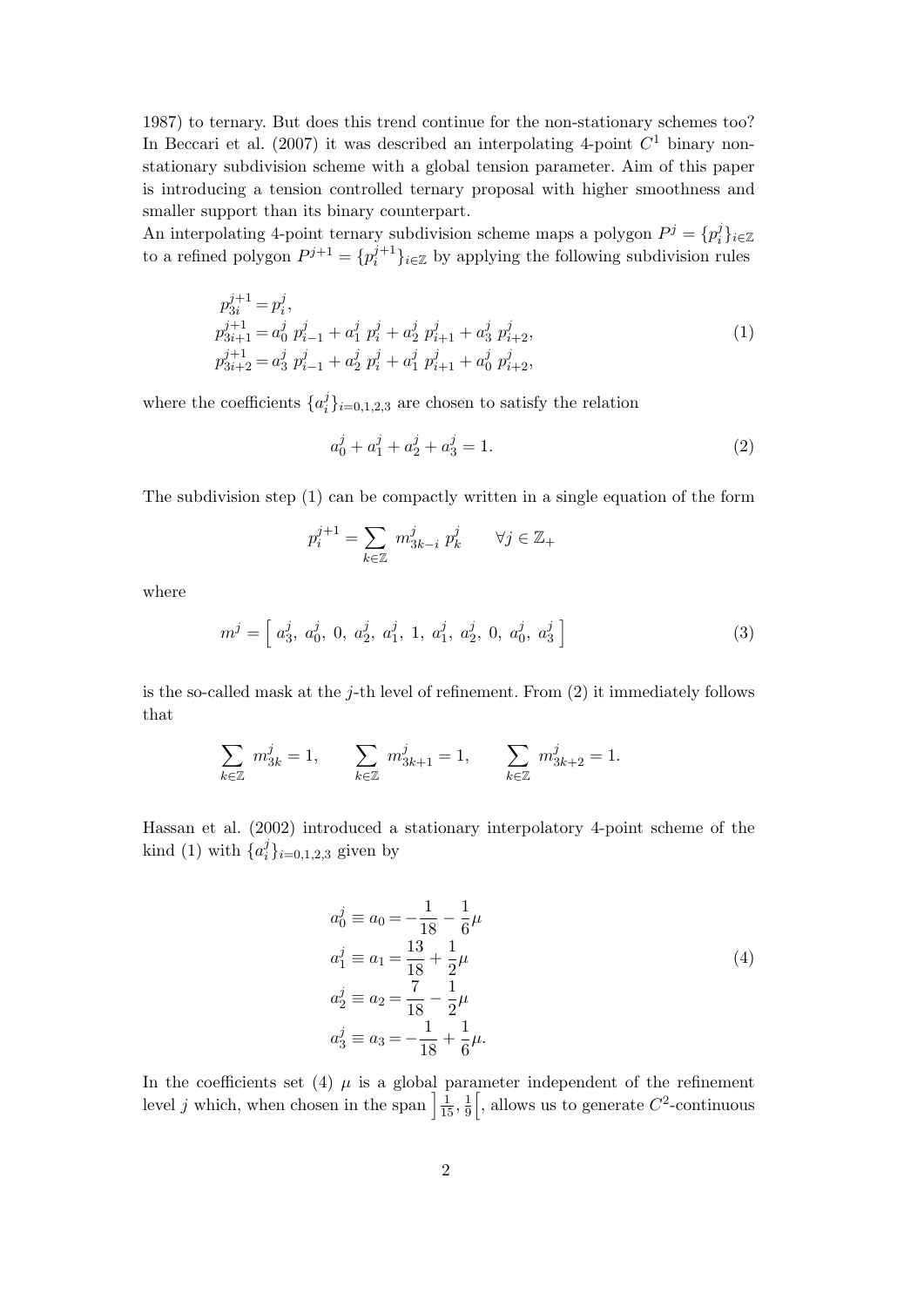limit curves. Unfortunately, when varying the value of *µ* inside such a tight span of definition, it is very difficult to appreciate some significant alterations of the limiting shape.

In this paper we present a ternary 4-point non-stationary interpolatory scheme providing the user with a tension parameter that, when increased within its range of definition, can generate  $C^2$ -continuous limit curves showing considerable variations of shape.

In order to include also the possibility of applying a different tension in correspondence of every edge of the original control polygon, we additionally propose a generalization of such a scheme with local parameters.

More precisely, the paper is structured as follows: in section 2 we briefly define the non-stationary ternary interpolatory 4-point scheme with global tension; then in section 3 we study its convergence and we prove that for every choice of the initial tension parameter in the span  $[-2, +\infty] \setminus \{-1\}$  the resulting limit curve is  $C<sup>2</sup>$ -continuous. Successively, in section 4 we analyze the properties of the basis function to underline the advantages of using the 4-point ternary scheme instead of its binary counterpart (Beccari et al., 2007). Finally, in section 5 we present a generalization of this proposal which makes it possible to set a local tension parameter in correspondence of each edge of the initial polyline.

# **2 Definition of the scheme**

The novel interpolating 4-point ternary subdivision scheme is described by the refinement rules in (1), where the coefficients  $\{a_i^j\}$  $\{G_i\}_{i=0,1,2,3}$  are given by

$$
a_0^j = \frac{1}{60}(-90\gamma^{j+1} - 1)
$$
  
\n
$$
a_1^j = \frac{1}{60}(90\gamma^{j+1} + 43)
$$
  
\n
$$
a_2^j = \frac{1}{60}(90\gamma^{j+1} + 17)
$$
  
\n
$$
a_3^j = \frac{1}{60}(-90\gamma^{j+1} + 1)
$$
\n(5)

with

$$
\gamma^{j+1} = -\frac{1}{3(1 - (\beta^{j+1})^2)(1 + \beta^{j+1})}
$$
(6)

and

$$
\beta^{j+1} = \sqrt{2 + \beta^j}, \quad \beta^j \ge -2 \ (\beta^j \ne -1) \ \forall j \in \mathbb{Z}_+.
$$
 (7)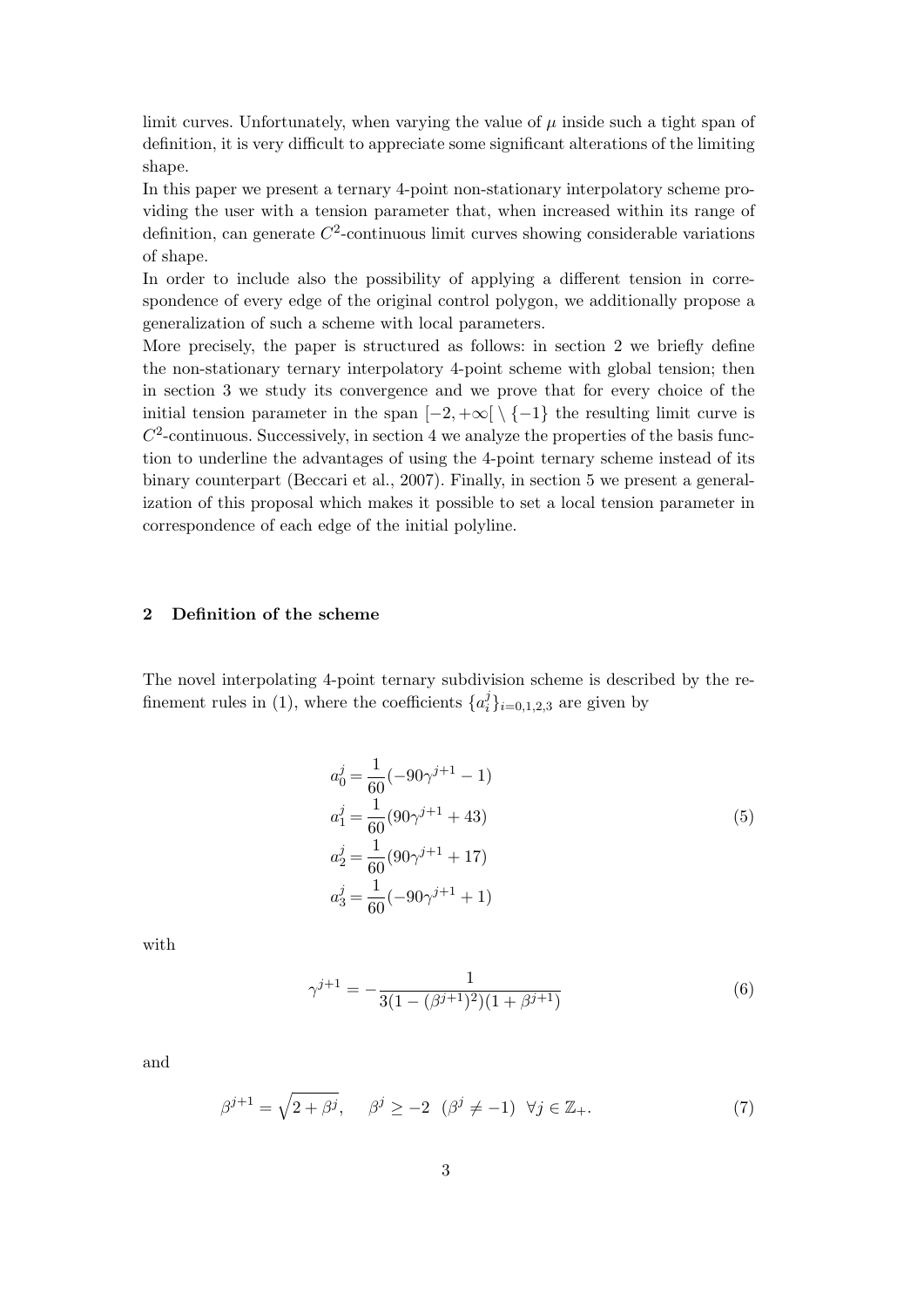In this way, given an initial tension  $\beta^0 \in [-2, +\infty] \setminus \{-1\}$ , the subdivision rules (1), defining points at level  $j+1$ , are derived by first computing the parameter  $\beta^{j+1}$ through equation (7) and then substituting its value into equation (6) in order to work out the coefficients  $\{a_i^j\}$  $\binom{J}{i}$ <sub>*i*=0*,*1*,*2*,*3 for the *j*-th level of refinement.</sub>

**Remark 1** *Note that, starting from any initial parameter*  $\beta^0 \geq -2$ *, we have* 2 +  $\beta^{j} \geq 0$   $\forall j \in \mathbb{Z}_{+}$ , and so  $\beta^{j+1}$  is always well-defined. The initial value  $\beta^{0} = -1$ *has been discarded in order to avoid the denominator in (6) to vanish. As a result, for each choice of*  $\beta^0$  *in*  $[-2, +\infty[ \setminus \{-1\}$ *, the parameters*  $\gamma^{j+1}$  *turn out to be welldefined for any j. Such a wide range of definition allows us to get considerable variations of shape in the limit curves (Fig. 1).*

**Remark 2** *The discarded value*  $\beta^0 = -1$  *identifies an interesting property of the proposed subdivision scheme: in fact, given a convex control polygon, for any β* <sup>0</sup> *> −*1 *the resulting limit curve lies completely outside of it. In addition, while for*  $\beta^0$  <  $-1$  *it is hard to get an intuition of the final shape from that of the initial polyline, for increasing values of*  $\beta^0$  *in the range*  $]-1, +\infty$  *it is evident that the* 



Fig. 1. Interpolation of the vertices of a regular hexagon with increasing values of the global tension parameter  $\beta^0$ : (a) -1.9, (b) -1.5, (c) -1.3, (d) -1.15, (e) -0.9, (f) -0.75, (g) 0, (h) 5, (i) 100.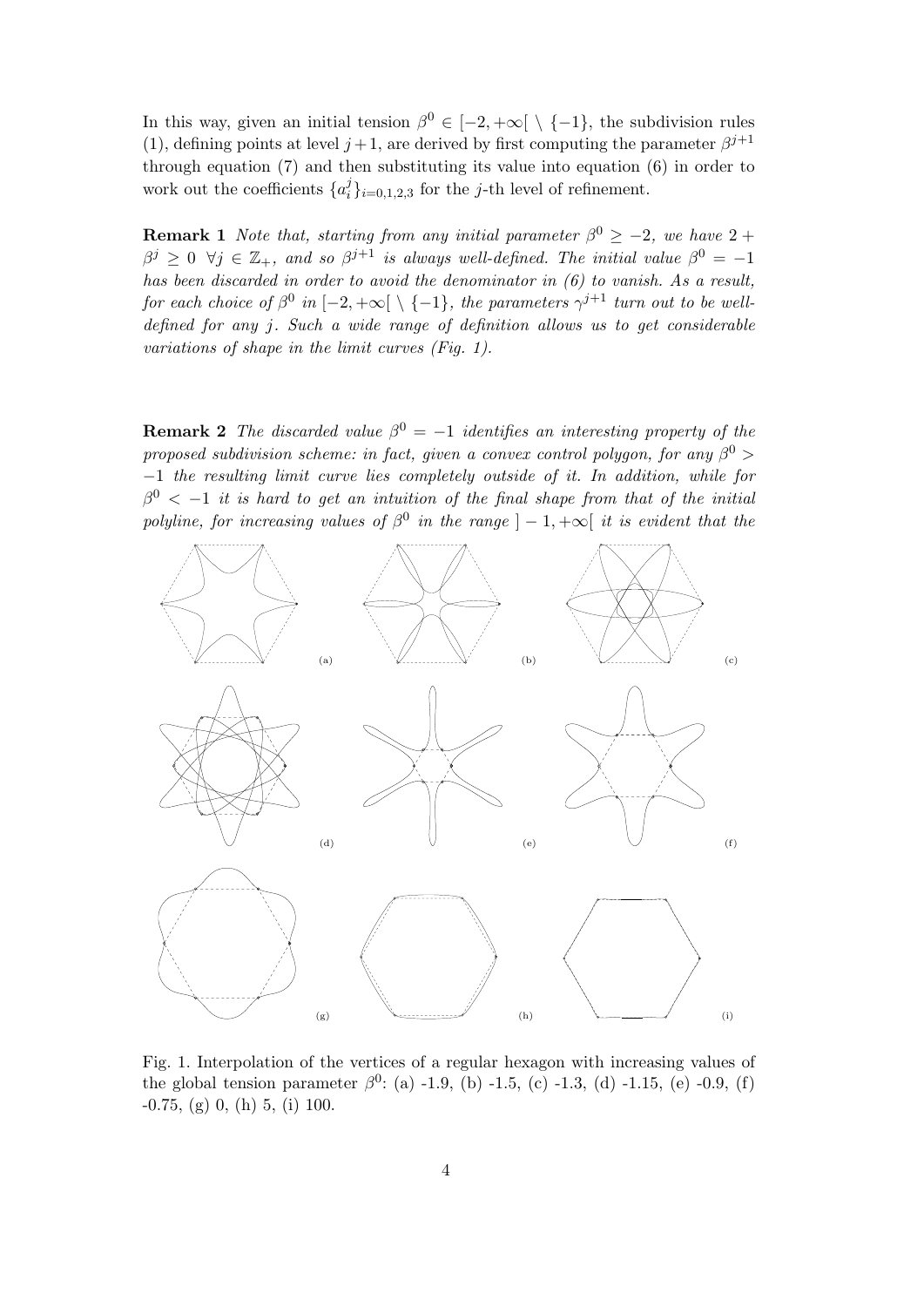*limit curve progressively tends to shrink to the initial control polygon, so becoming tighter and tighter (Fig. 1).*

# **3 Convergence analysis**

Goal of this section is showing that, given an initial polygon  $P^0$ , the subdivision scheme we have presented in section 2 allows us to define an increasingly dense collection of polygons  $P^j$  that converges to a  $C^2$ -continuous limit curve for any choice of the initial tension parameter  $\beta^0$  in the span  $[-2, +\infty] \setminus \{-1\}$ . In order to prove this, we analyze the smoothness properties of our scheme by exploiting the well-known results by Dyn and Levin (1995), which relate the convergence of a non-stationary scheme to its asymptotically equivalent counterpart. Hence we start by observing that the parameter  $\beta^j$  converges to 2 as  $j \to \infty$ , i.e., in practice the non-stationary subdivision scheme we have proposed converges to the stationary one defined by coefficients in (4) with  $\mu = \frac{1}{10}$ , which is known to be  $C^2$  (Hassan et al., 2002). To this aim we recall the following property of monotonic sequences.

**Proposition 3** *A monotonic and bounded sequence is always convergent. In particular, given a monotonic sequence*  $\{\beta^j\}_{j \in \mathbb{N}}$ *,* 

- *• if {β <sup>j</sup>}j∈*<sup>N</sup> *is non decreasing and upper bounded, then it converges to the upper bound of the values it assumes;*
- *• if {β <sup>j</sup>}j∈*<sup>N</sup> *is non increasing and lower bounded, then it converges to the lower bound of the values it assumes.*

**Lemma 4** *For the sequence defined by*

$$
\begin{cases}\n\beta^0 & \in [-2, +\infty[ \setminus \{-1\} \\
\beta^{j+1} & = \sqrt{2 + \beta^j}\n\end{cases}
$$
\n(8)

*it holds:*

- *if*  $\beta^0 = 2$ , then  $\beta^j = 2 \ \forall j > 0$  and the sequence  $\{\beta^j\}_{j \in \mathbb{N}}$  is stationary;
- if  $\beta^0 \in [-2,2[ \setminus \{-1\},\$  then  $\beta^j \in [0,2[ \forall j > 0\]$  and the sequence  $\{\beta^j\}_{j \in \mathbb{N}}\$  is *strictly increasing;*
- if  $\beta^0 \in [2, +\infty[$ , then  $\beta^j \in [2, +\infty[ \ \forall j > 0 \ \text{and the sequence } {\beta^j}_{j \in \mathbb{N}} \text{ is strictly }$ *decreasing.*

**PROOF.** Note that, if  $\beta^0 = 2$ , then  $\beta^j = 2 \ \forall j > 0$ . Moreover, for every  $\beta^0 \in$ [*−*2*,* +*∞*[*\{−*1*}* , it always holds *β <sup>j</sup> ∈* [0*,* +*∞*[ *∀j >* 0. Thus, for any *j >* 0, *{β*<sup>*j*</sup>*}*<sub>*j*∈N</sub> is strictly increasing if and only if  $\beta$ <sup>*j*</sup> ∈ [0, 2[  $\forall$ *j* > 0 (that is, if and only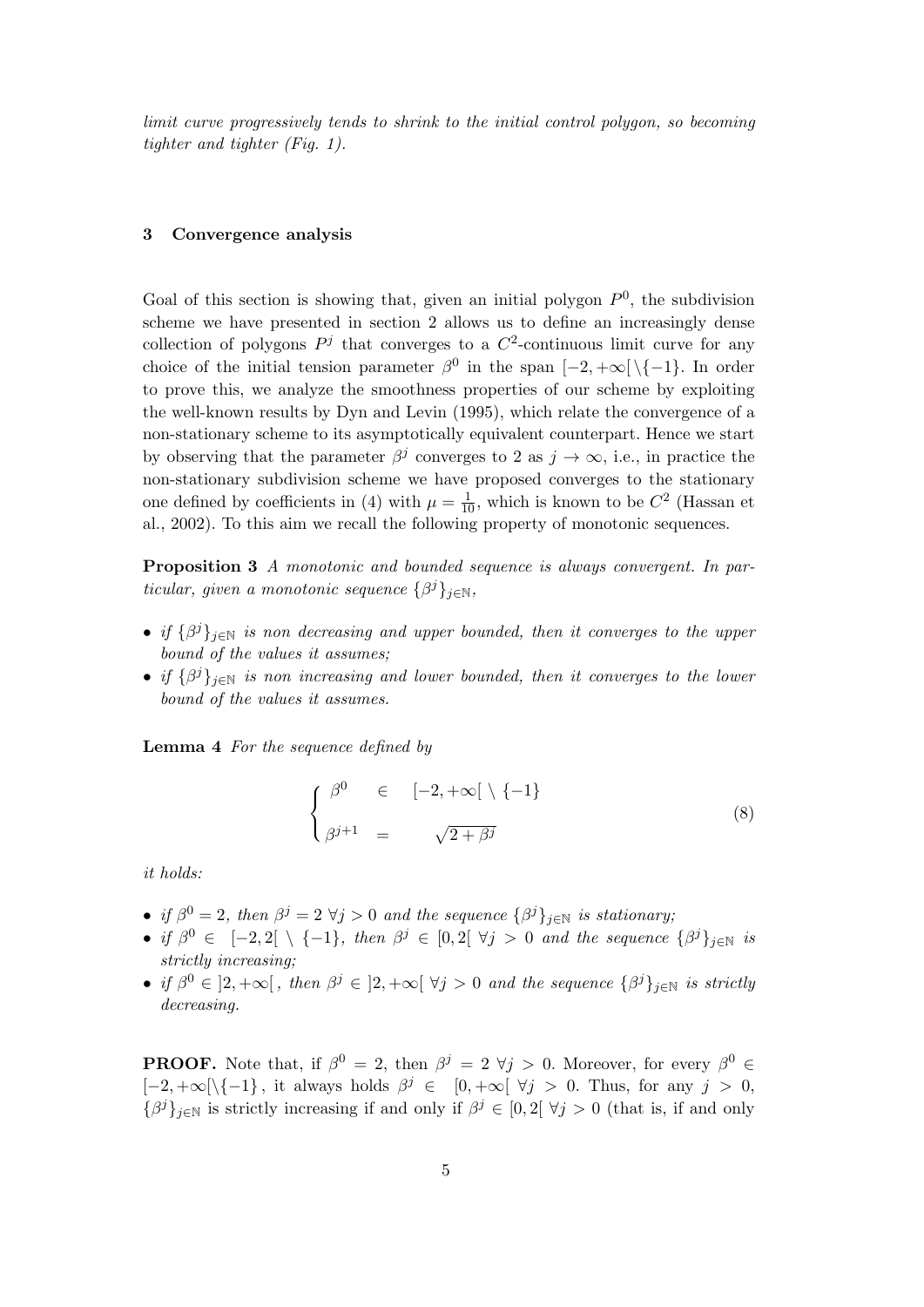if  $\beta^0 \in [-2, 2[\setminus\{-1\})$ . Analogously, for any  $j > 0$ ,  $\{\beta^j\}_{j \in \mathbb{N}}$  is strictly decreasing if and only if  $\beta^j > 2 \ \forall j > 0$  (that is, if and only if  $\beta^0 > 2$ ).  $\Box$ 

**Proposition 5** *Given the initial parameter*  $\beta^0 \in [-2, +\infty[\setminus\{-1\}]$ *, the recurrence relation in (7) satisfies the property*

$$
\lim_{j \to +\infty} \beta^j = 2.
$$

**PROOF.** Since the sequence in  $(8)$  is

- monotonic non decreasing for  $\beta^0 \in [-2, 2] \setminus \{-1\}$ ,
- monotonic non increasing for  $\beta^0 \in [2, +\infty],$

by Proposition 3 we can conclude that in both cases  $\{\beta^j\}_{j\in\mathbb{N}}$  is convergent and it converges to 2.  $\Box$ 

**Proposition 6** *The non-stationary subdivision scheme defined by coefficients in (5) is asymptotically equivalent to the stationary scheme having coefficients in (4)* with  $\mu = \frac{1}{10}$ *. Moreover it generates*  $C^2$ -continuous limit curves.

**PROOF.** In order to prove that the proposed non-stationary scheme converges to a  $C<sup>2</sup>$ -continuous limit curve, we compute its second divided difference mask and we show that the associated limit curves are  $C^0$ -continuous. Since the mask of the scheme has the expression

$$
m^{j} = \frac{1}{60} \left[ -90\gamma^{j+1} + 1, -90\gamma^{j+1} - 1, 0, 90\gamma^{j+1} + 17, 90\gamma^{j+1} + 43, 60, \right.
$$
  

$$
90\gamma^{j+1} + 43, 90\gamma^{j+1} + 17, 0, -90\gamma^{j+1} - 1, -90\gamma^{j+1} + 1 \right],
$$

its related first divided differences are

$$
d_{(1)}^{j} = \frac{1}{60} \left[ -90\gamma^{j+1} + 1, -2, 90\gamma^{j+1} + 1, 18, 24, \right.
$$
  
18,  $90\gamma^{j+1} + 1, -2, -90\gamma^{j+1} + 1 \right].$ 

Hence the second divided difference mask turns out to be

$$
d_{(2)}^j = \frac{1}{20} \left[ -90\gamma^{j+1} + 1, \ 90\gamma^{j+1} - 3, \ 90\gamma^{j+1} + 3, \ -180\gamma^{j+1} + 18, \ 90\gamma^{j+1} + 3, \ 90\gamma^{j+1} - 3, \ -90\gamma^{j+1} + 1 \right].
$$

In this way, by applying Proposition 5, it follows that

$$
d_{(2)}^{\infty} = \lim_{j \to +\infty} d_{(2)}^j = \frac{1}{60} \left[ -7, 1, 19, 34, 19, 1, -7 \right].
$$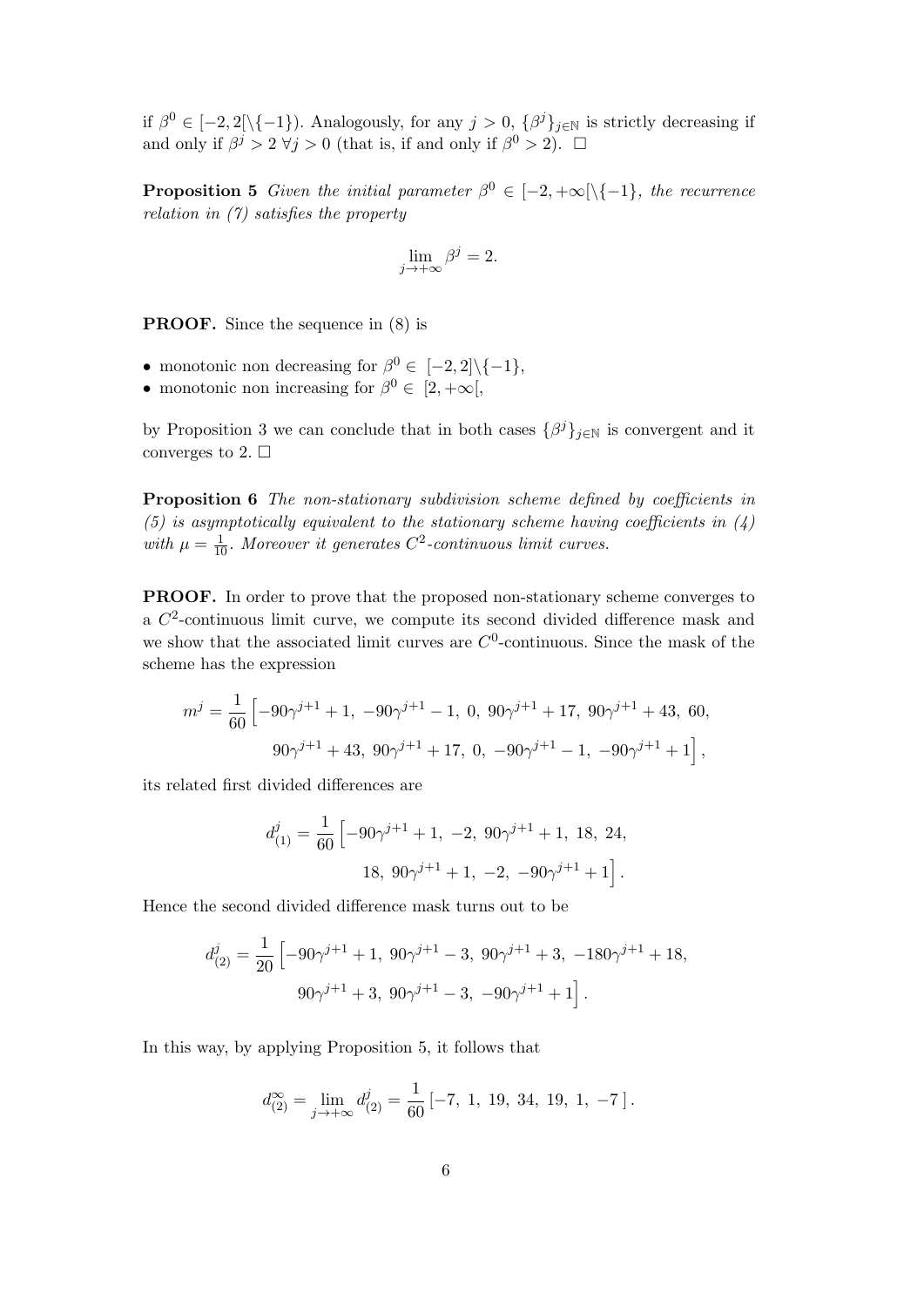This is the mask of the second divided differences of the stationary scheme having coefficients in (4) with  $\mu = \frac{1}{10}$ . Thus, since such a stationary refinement is  $C^2$  for values of the parameter  $\mu$  in  $\frac{1}{15}$ ,  $\frac{1}{9}$ 9 , the scheme associated with  $d_{(2)}^{\infty}$  will be  $C^0$ . Now, if

$$
\sum_{j=0}^{+\infty} \| d_{(2)}^j - d_{(2)}^{\infty} \|_{\infty} < +\infty,
$$
\n(9)

the two difference schemes are asymptotically equivalent, and then we can conclude that the scheme associated with  $d_{(2)}^j$  is  $C^0$  too (Dyn and Levin, 1995). Since

$$
\| d^j_{(2)} - d^\infty_{(2)} \|_\infty = \frac{1}{20} \max \left\{ 2 \left| -90\gamma^{j+1} + \frac{10}{3} \right|, \left| 90\gamma^{j+1} - \frac{10}{3} \right| \right\} = \frac{1}{3} \left| -27\gamma^{j+1} + 1 \right|,
$$

verifying condition (9) reduces to prove the convergence of the series

$$
\sum_{j=0}^{+\infty}|-27\gamma^{j+1}+1|,\tag{10}
$$

which clearly depends on the parameter  $\gamma^{j+1}$ . Now, as  $\gamma^{j+1}$  is expressed in terms of the tension parameter  $\beta^{j+1}$  through relation (6), we will study the behavior of (10) as  $\beta^{j+1}$  varies in the interval [0, + $\infty$ [. In particular, since

$$
-27\gamma^{j+1} + 1 = 0 \iff \gamma^{j+1} = \frac{1}{27} \iff \beta^{j+1} = 2,
$$
  

$$
-27\gamma^{j+1} + 1 > 0 \iff \gamma^{j+1} < \frac{1}{27} \iff 0 \le \beta^{j+1} < 1 \text{ or } \beta^{j+1} > 2,
$$
  

$$
-27\gamma^{j+1} + 1 < 0 \iff \gamma^{j+1} > \frac{1}{27} \iff 1 < \beta^{j+1} < 2,
$$

we should study the convergence of (10) separating the analysis into the following three cases:

- 1.  $\beta^{j+1} = 2$  (i.e.  $\beta^0 = 2$ ) 2.  $0 \le \beta^{j+1} < 1 \cup \beta^{j+1} > 2$  (i.e.  $-2 \le \beta^0 < 1, \ \beta^0 \ne -1 \cup \beta^0 > 2$ ) 3.  $1 < \beta^{j+1} < 2$  (i.e.  $1 < \beta^0 < 2$ ).
- 1. Case 1:  $|| d_{(2)}^j d_{(2)}^{\infty} ||_{\infty} = 0.$

and

Convergence of (10) trivially follows.

2. Case 2:  $|| d_{(2)}^j - d_{(2)}^{\infty} ||_{\infty} = \frac{1}{3}$  $\frac{1}{3}(-27\gamma^{j+1}+1).$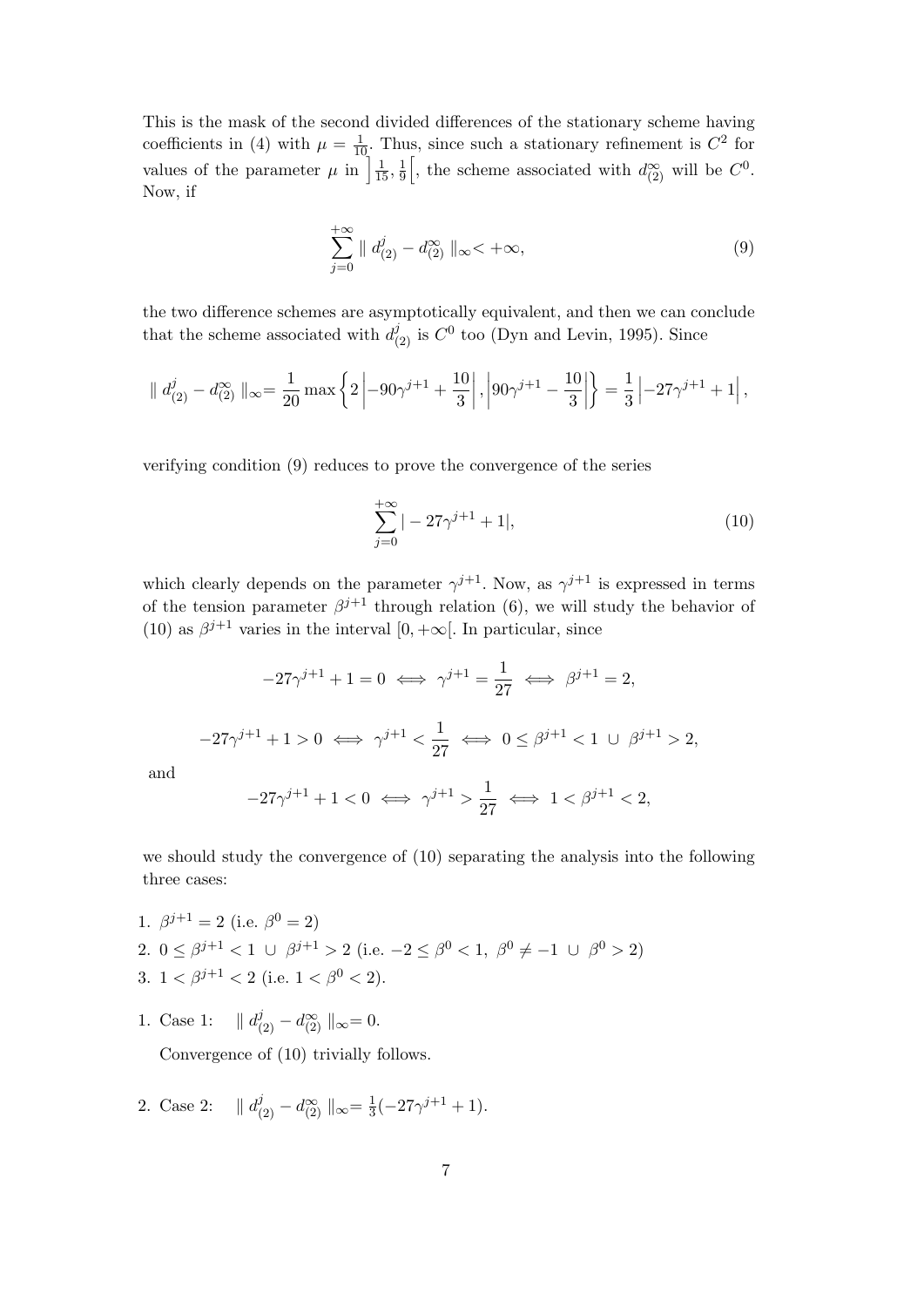We have to prove that

$$
\sum_{j=0}^{+\infty}(-27\gamma^{j+1}+1) = \sum_{j=0}^{+\infty} \frac{9}{(1-(\beta^{j+1})^2)(1+\beta^{j+1})} + 1 < +\infty.
$$

To this aim we exploit the ratio test. Since  $\frac{9}{(1-(\beta^{j+1})^2)(1+\beta^{j+1})} + 1 > 0$ , then

$$
\frac{\frac{9}{(1-(\beta^{j+2})^2)(1+\beta^{j+2})}+1}{\frac{9}{(1-(\beta^{j+1})^2)(1+\beta^{j+1})}+1} < 1 \iff \frac{(1+\beta^{j+1})^2}{(1-\beta^{j+2})(1+\beta^{j+2})^2} < \frac{1}{(1-\beta^{j+1})}.
$$
(11)

At this point,

2.1. If  $0 \leq \beta^{j+1} < 1$ , from equation (11) we get

$$
\frac{(1-(\beta^{j+1})^2)(1+\beta^{j+1})}{(1-(\beta^{j+2})^2)(1+\beta^{j+2})} < 1.
$$

Now, as  $\beta^{j+2} = \sqrt{2 + \beta^{j+1}}$ , thus  $1 - (\beta^{j+2})^2 = -(1 + \beta^{j+1})$ , from which it follows

$$
\frac{(\beta^{j+1})^2-1}{1+\beta^{j+2}}<1
$$

and, due to the fact that  $1 + \beta^{j+2} > 0$ , we further obtain

$$
(\beta^{j+1})^2 - 1 < 1 + \beta^{j+2}.
$$

Again, as  $(\beta^{j+1})^2 = 2 + \beta^j$ , then  $\beta^j < \beta^{j+2}$ . Therefore, since whenever  $0 \leq$  $\beta^{j+1}$  < 1 the sequence  $\{\beta^j\}_{j\in\mathbb{N}}$  is strictly increasing, this last statement is trivially verified and hence the ratio test allows us to prove the convergence of  $(10).$ 

2.2. If  $\beta^{j+1} > 2$ , from equation (11) we get

$$
\frac{(1 - (\beta^{j+1})^2)(1 + \beta^{j+1})}{(1 - (\beta^{j+2})^2)(1 + \beta^{j+2})} > 1.
$$

Now, as  $\beta^{j+2} = \sqrt{2 + \beta^{j+1}}$ , thus  $1 - (\beta^{j+2})^2 = -(1 + \beta^{j+1})$ , from which it follows

$$
\frac{(\beta^{j+1})^2 - 1}{1 + \beta^{j+2}} > 1
$$

and, due to the fact that  $1 + \beta^{j+2} > 0$ , we further obtain

$$
(\beta^{j+1})^2 - 1 > 1 + \beta^{j+2}.
$$

Again, as  $(\beta^{j+1})^2 = 2 + \beta^j$ , then  $\beta^j > \beta^{j+2}$ . Therefore, since whenever  $\beta^{j+1}$ 2 the sequence  $\{\beta^j\}_{j\in\mathbb{N}}$  is strictly decreasing, this last statement is trivially verified and hence the ratio test allows us to prove the convergence of (10).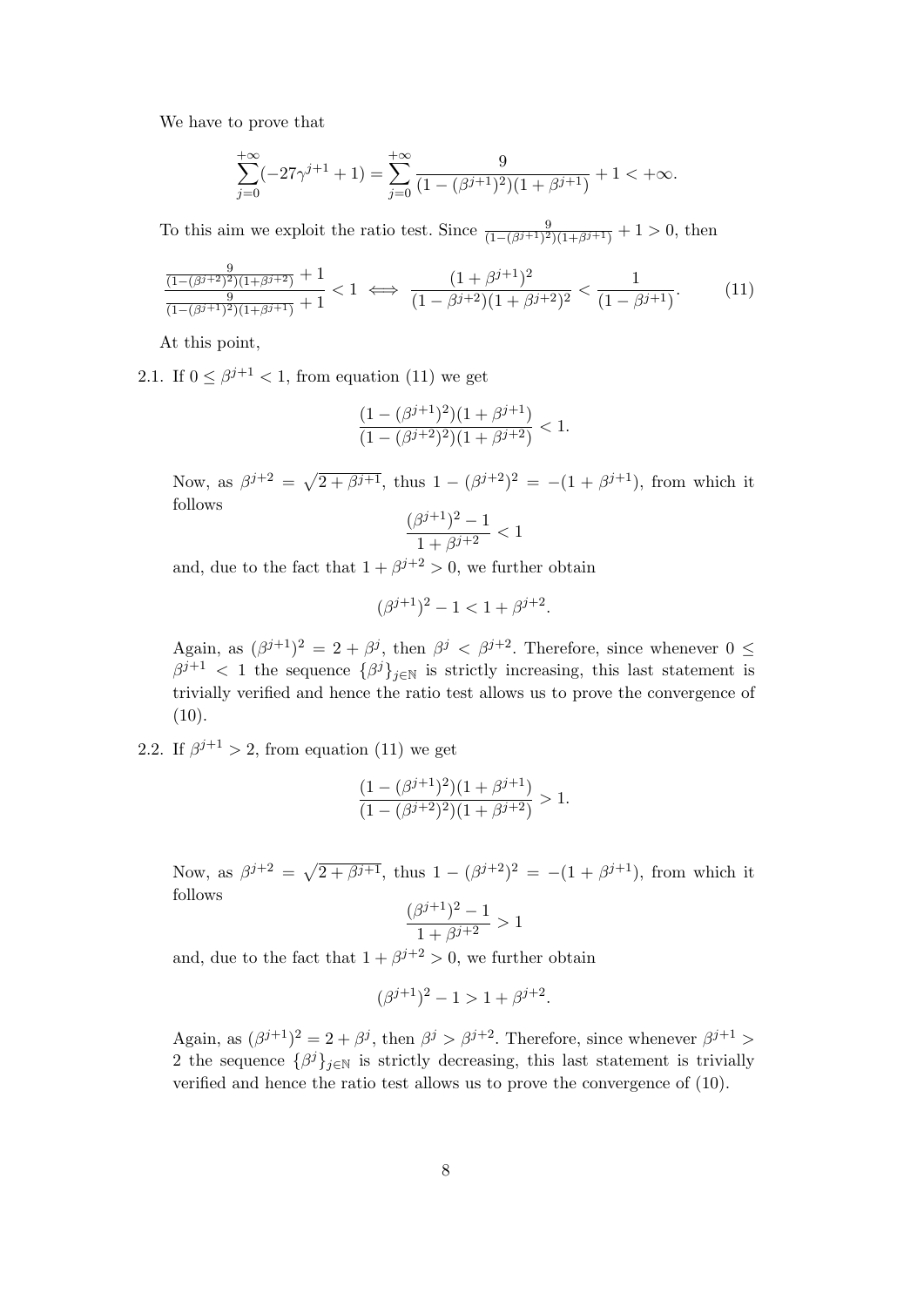3. Case 3:  $|| d_{(2)}^j - d_{(2)}^{\infty} ||_{\infty} = \frac{1}{3}$  $\frac{1}{3}(27\gamma^{j+1} - 1).$ 

Thus we have to prove that

$$
\sum_{j=0}^{+\infty} (27\gamma^{j+1} - 1) = \sum_{j=0}^{+\infty} \frac{9}{((\beta^{j+1})^2 - 1)(\beta^{j+1} + 1)} - 1 < +\infty.
$$

To this aim we exploit the ratio test. Since  $\frac{9}{((\beta^{j+1})^2-1)(\beta^{j+1}+1)} - 1 > 0$ , then

$$
\frac{\frac{9}{((\beta^{j+2})^2-1)(\beta^{j+2}+1)}-1}{\frac{9}{((\beta^{j+1})^2-1)(\beta^{j+1}+1)}-1} < 1 \iff \frac{1}{(\beta^{j+2}-1)(\beta^{j+2}+1)^2} < \frac{1}{(\beta^{j+1}-1)(\beta^{j+1}+1)^2}.
$$

At this point, from condition  $\beta^{j+1} \in ]1,2[$  it follows  $\beta^{j+1} - 1 > 0$ . Therefore

$$
\frac{((\beta^{j+1})^2 - 1)(\beta^{j+1} + 1)}{((\beta^{j+2})^2 - 1)(\beta^{j+2} + 1)} < 1.
$$

Now, as  $\beta^{j+2} = \sqrt{2 + \beta^{j+1}}$ , thus  $(\beta^{j+2})^2 - 1 = \beta^{j+1} + 1$ , from which it turns out

$$
\frac{(\beta^{j+1})^2 - 1}{\beta^{j+2} + 1} < 1
$$

and consequently

$$
(\beta^{j+1})^2 - 1 < \beta^{j+2} + 1.
$$

Again, due to the fact that  $(\beta^{j+1})^2 = 2 + \beta^j$ , we get  $\beta^j < \beta^{j+2}$ . Therefore, since whenever  $1 < \beta^{j+1} < 2$  the sequence  $\{\beta^j\}_{j \in \mathbb{N}}$  is strictly increasing, this last statement is trivially verified and hence the ratio test allows us to prove the convergence of (10).

In this way, by unifying the three cases above, we can conclude that (9) is verified for any choice of the initial tension parameter  $\beta^0 \in [-2, +\infty[\setminus\{-1\}]$ . Hence the non-stationary subdivision scheme defined by coefficients in (5) is asymptotically equivalent to the stationary scheme having coefficients in (4) with  $\mu = \frac{1}{10}$ .  $\Box$ 

#### **4 Basis function**

The basis function of a subdivision scheme is the limit function for the data

$$
p_i^0 = \begin{cases} 1, & \text{if } i = 0, \\ 0, & \text{if } i \neq 0. \end{cases}
$$
 (12)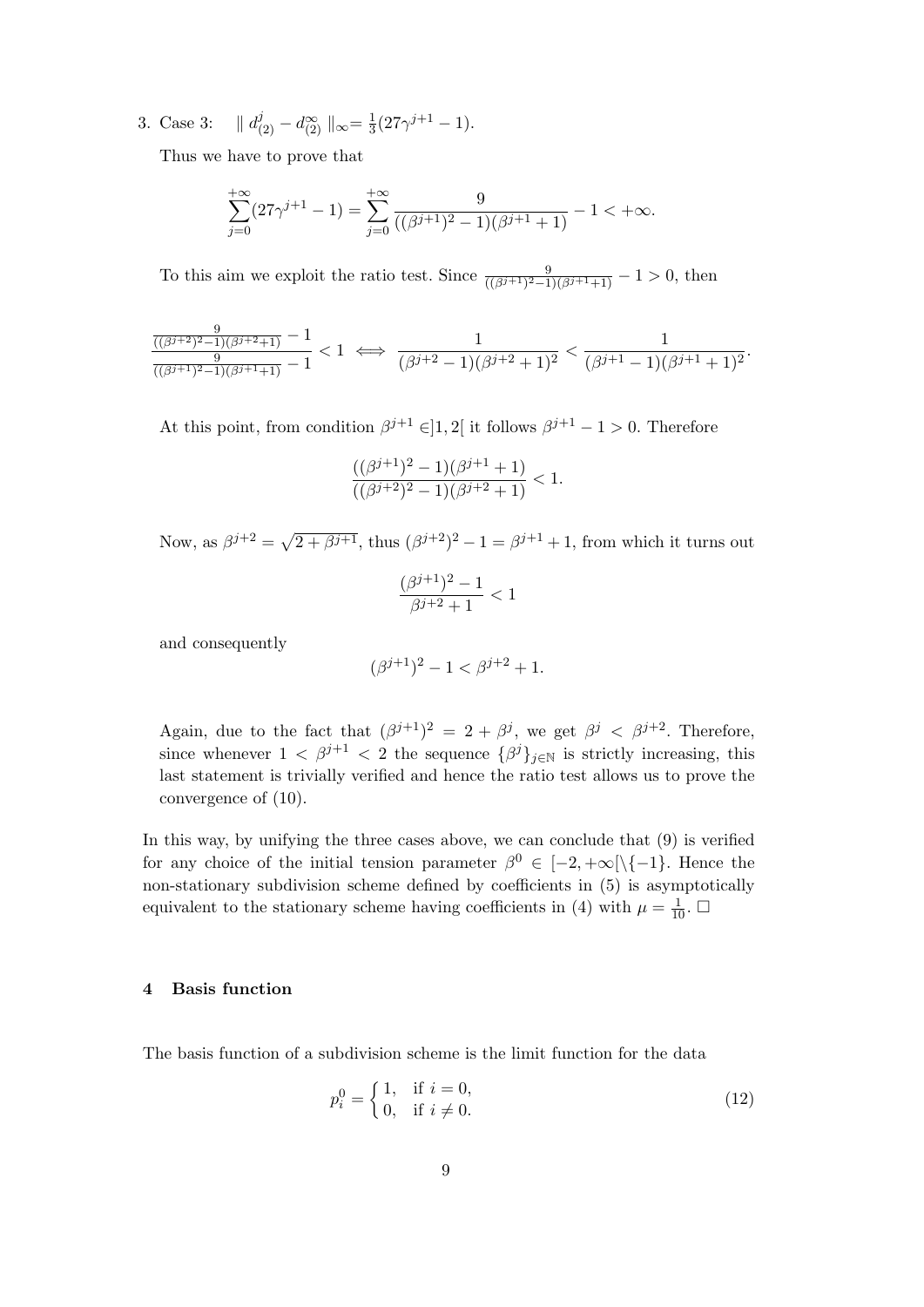By Proposition 6 it follows that the basis function defined by the scheme introduced in section 2 belongs to  $C^2(\mathbb{R})$ . We show now that it is symmetric about the *Y*-axis and it possesses a compact support over the interval  $\left[-\frac{5}{2}\right]$  $\frac{5}{2}, \frac{5}{2}$  $\frac{5}{2}$  (Fig.2).



Fig. 2. Basis functions for increasing values of the global tension parameter  $\beta^0$ : (a)  $-1.5$ , (b)  $-0.5$ , (c)  $0.5$ , (d) 10.

**Proposition 7** *The basis function F defined by the scheme introduced in section 2 is symmetric about the Y -axis.*

**PROOF.** Let us define the set  $D_n := \{ \frac{i}{3^n} \mid i \in \mathbb{Z} \}$  such that the restriction of the basis function *F* to  $D_n$  satisfies  $F\left(\frac{i}{3^n}\right)$  $= p_i^n$  for all  $i \in \mathbb{Z}$  and prove the thesis by induction on *n*.

First of all we observe that  $F(i) = p_i^0 = p_{-i}^0 = F(-i) \,\forall i \in \mathbb{Z}$ , and thus  $F\left(\frac{i}{3^n}\right)$  $) =$  $F\left(-\frac{i}{3^n}\right) \forall i \in \mathbb{Z}, n = 0.$ 3*<sup>n</sup>* Now, assuming  $F\left(\frac{i}{3^n}\right)$  $= F\left(-\frac{i}{3^n}\right)$  $\forall i \in \mathbb{Z}$ , it follows that  $p_i^n = F\left(\frac{i}{3^n}\right)$  $= F\left(-\frac{i}{3^n}\right)$  $) =$ *p*<sup>*n*</sup><sub>*-i*</sub> ∀*i*  $\in \mathbb{Z}$ , and consequently

$$
F\left(\frac{3i}{3^{n+1}}\right) = p_{3i}^{n+1} = p_{-3i}^{n+1} = F\left(-\frac{3i}{3^{n+1}}\right),
$$
  
\n
$$
F\left(\frac{3i+1}{3^{n+1}}\right) = p_{3i+1}^{n+1} = a_0^n p_{i-1}^n + a_1^n p_i^n + a_2^n p_{i+1}^n + a_3^n p_{i+2}^n
$$
  
\n
$$
= a_3^n p_{-i-2}^n + a_2^n p_{-i-1}^n + a_1^n p_{-i}^n + a_0^n p_{-i+1}^n = p_{-3i-1}^{n+1} = F\left(-\frac{3i+1}{3^{n+1}}\right),
$$

$$
F\left(\frac{3i+2}{3^{n+1}}\right) = p_{3i+2}^{n+1} = a_3^n p_{i-1}^n + a_2^n p_i^n + a_1^n p_{i+1}^n + a_0^n p_{i+2}^n
$$
  
=  $a_0^n p_{i-2}^n + a_1^n p_{i-1}^n + a_2^n p_{i}^n + a_3^n p_{i+1}^n = p_{-3i-2}^{n+1} = F\left(-\frac{3i+2}{3^{n+1}}\right).$ 

Hence  $F\left(\frac{i}{3^n}\right)$  $= F\left(-\frac{i}{3^n}\right)$  $\forall i \in \mathbb{Z} \text{ and } n \in \mathbb{Z}_{+}.$ 

As a consequence, from the continuity of *F* it holds  $F(x) = F(-x)$  for all  $x \in \mathbb{R}$ , which completes the proof.  $\square$ 

**Proposition 8** *The basis function F defined by the scheme introduced in section 2 has support width*  $s = 5$ , *i.e. it vanishes outside the interval*  $\left[-\frac{5}{2}\right]$  $\frac{5}{2}, \frac{5}{2}$  $\frac{5}{2}$ .

**PROOF.** Since the basis function *F* is the limit function of the scheme for the data in (12), its support width *s* can be determined by computing how far the effect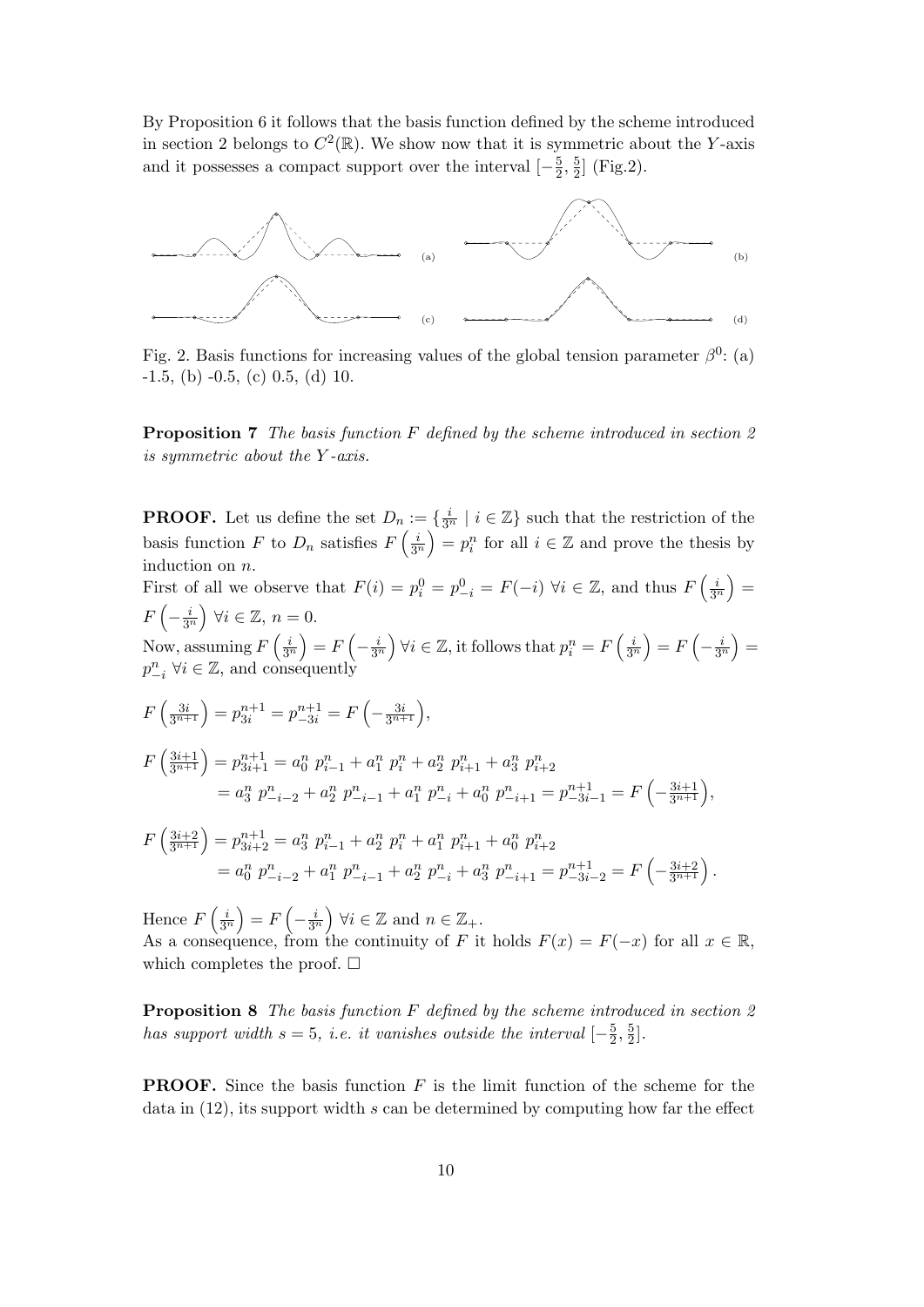of the non-zero vertex  $p_0^0$  will propagate along by. As the mask  $m^j$  is an 11-long sequence, by centering it on that vertex, the distance to the last of its non-zero coefficients is equal to 5 on each side and, after each refinement, it is reduced by the factor  $\frac{1}{3}$ . Therefore, at the first subdivision step, the influence of the non-zero vertex  $p_0^0$  extends a distance  $\frac{5}{3}$  on each side; during the second step that last nonzero coefficient itself causes a further effect of  $\frac{5}{3^2}$ , and successive iterations push it out by  $\frac{5}{3^3}$ ,  $\cdots$ . Hence, after *N* subdivisions, the furthest non-zero vertex will be at  $5\left(\frac{1}{3} + \frac{1}{3^2}\right)$  $\frac{1}{3^2} + \ldots + \frac{1}{3^N}$  $=$  $\frac{5}{3}$  $\frac{5}{3} \sum_{j=0}^{N-1} \frac{1}{3^j}$  $\frac{1}{3^j}$ . Since, being  $\left|\frac{1}{3}\right|$  $\frac{1}{3}$  | < 1, the geometric sequence can be summed to give the extended distance on each side, we can conclude that, in the limit, the total influence of the original non-zero vertex will propagate along by  $s = 2 \frac{5}{3} \sum_{j=0}^{+\infty} \frac{1}{3^j}$  $\frac{1}{3^j} = \frac{10}{3}$ 3  $\frac{1}{1-\frac{1}{3}}=5.$ 

## **5 Local tensions**

The uniform subdivision scheme described in section 2 allows the user to choose an initial tension value  $\beta^0$  which is updated at each refinement step through relation (7). The parameter  $\beta^0$  acts like a global tension, i.e. its choice affects the shape of the whole limit curve (Fig.1).

In this section a generalization of that scheme is presented, which enables to set a different parameter for each edge of the starting control polygon (Fig. 4). This means that, assigning an initial tension value  $\beta_i^0$  to every segment  $\overline{p_i^0 p_{i+1}^0}$ , after *j* iterations a tension  $\beta_i^j$  will be associated with  $p_i^j$  $a_i^j p_{i+1}^j$ . Moreover, since after each refinement, two new points are inserted between two old ones, it is possible to establish an ideal correspondence between every edge of the coarse control polygon and the three new ones of the refined polyline. Let  $\beta_i^j$  $\mu_i^j$  be the tension parameter associated with the segment *p j*  $i$ <sub>*i*</sub> $p$ <sup>*j*</sup><sub>*i*</sub>+1</sub>. Such an edge is split into the three new ones  $p_{3i}^{j+1}$  $\frac{j+1}{3i}p_{3i+1}^{j+1}, p_{3i+1}^{j+1}p_{3i+2}^{j+1},$  $p_{3i+2}^{j+1}p_{3(i+1)}^{j+1}$ . Thus, according to (7), we will make them inherit respectively the tension values  $\beta_{3i}^{j+1} = \beta_{3i+1}^{j+1} = \beta_{3i+2}^{j+1} = \sqrt{2 + \beta_i^j}$  $i<sup>j</sup>$ . To match up with this pattern, the subdivision rules in (1) will be consequently modified in such a way the coefficients  $a_k^j$  $\mathcal{L}_k^j$  ( $k = 0, 1, 2, 3$ ) would include a subscript *i* underlining their dependence on the tension value  $\beta_i^j$  $i<sup>j</sup>$ . Hence they will be described by the following relations

$$
p_{3i}^{j+1} = p_i^j
$$
  
\n
$$
p_{3i+1}^{j+1} = a_{0,i}^j \ p_{i-1}^j + a_{1,i}^j \ p_i^j + a_{2,i}^j \ p_{i+1}^j + a_{3,i}^j \ p_{i+2}^j
$$
  
\n
$$
p_{3i+2}^{j+1} = a_{3,i}^j \ p_{i-1}^j + a_{2,i}^j \ p_i^j + a_{1,i}^j \ p_{i+1}^j + a_{0,i}^j \ p_{i+2}^j
$$
\n(13)

where

$$
a_{0,i}^{j} = \frac{1}{60}(-90\gamma_i^{j+1} - 1)
$$
  
\n
$$
a_{1,i}^{j} = \frac{1}{60}(90\gamma_i^{j+1} + 43)
$$
\n(14)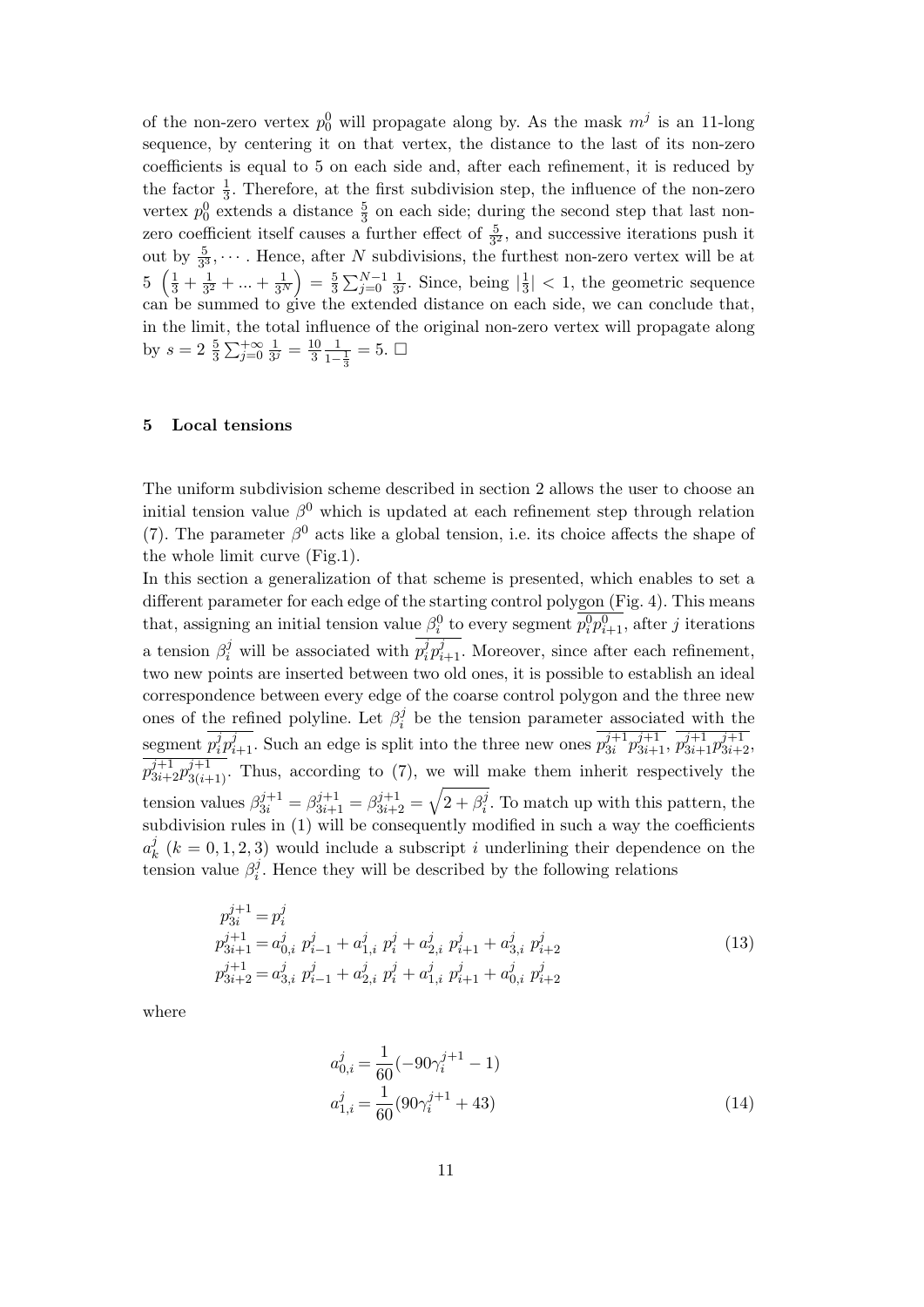$$
\begin{aligned} a_{2,i}^j = \frac{1}{60} (90 \gamma_i^{j+1} + 17) \\ a_{3,i}^j = \frac{1}{60} (-90 \gamma_i^{j+1} + 1) \end{aligned}
$$

and

$$
\gamma_i^{j+1} = -\frac{1}{3(1 - (\beta_i^{j+1})^2)(1 + \beta_i^{j+1})}.
$$

**Remark 9** *Note that property (2) still holds for the definition of the coefficients in (14).*

The mask of the local scheme at the *j*-th refinement level thus becomes

$$
m_i^j = \left[ a_{3,i}^j, a_{0,i}^j, 0, a_{2,i}^j, a_{1,i}^j, 1, a_{1,i}^j, a_{2,i}^j, 0, a_{0,i}^j, a_{3,i}^j \right].
$$
 (15)

From equation (15) it is evident that the tension value  $\beta_i^0$  assigned to each edge  $\overline{p_i^0 p_{i+1}^0}$  influences the limit shape only in the restricted region confined between its two endpoints (Fig. 3).

**Proposition 10** *The non-stationary subdivision scheme defined by (14)-(15) is* asymptotically equivalent to the stationary scheme defined by (3)-(4) with  $\mu = \frac{1}{10}$ . *Moreover it generates C* 2 *-continuous limit curves.*

**PROOF.** In order to prove that the non-stationary subdivision scheme with mask  $(14)-(15)$  converges to  $C^2$ -continuous limit curves, we compute the associated first divided difference mask

$$
d_{i,(1)}^{j} = \frac{1}{60} \left[ -90\gamma_{i}^{j+1} + 1, \ 90\gamma_{i-1}^{j+1} - 90\gamma_{i-1}^{j+1} - 2, \ 90\gamma_{i-1}^{j+1} + 1, \ 18, \ 24, \ 18, \ 90\gamma_{i}^{j+1} + 1, \ 90\gamma_{i}^{j+1} - 90\gamma_{i-1}^{j+1} - 2, \ -90\gamma_{i-1}^{j+1} + 1 \right]
$$
\n
$$
P_{3i+1}^{j+1} = P_{3i+2}^{j+1} \qquad (16)
$$
\n
$$
P_{3i}^{j+1} = P_{i}^{j} \qquad \beta_{3i}^{j+1} \qquad \beta_{3i+2}^{j+1} \qquad \beta_{3i+2}^{j+1}
$$
\n
$$
\beta_{i}^{j}
$$
\n
$$
\beta_{i}^{j}
$$
\n
$$
P_{i-1}^{j}
$$
\n
$$
P_{i-1}^{j}
$$
\n
$$
P_{i+2}^{j}
$$
\n
$$
P_{i+2}^{j}
$$
\n
$$
P_{i+2}^{j}
$$
\n
$$
P_{i+2}^{j}
$$
\n
$$
P_{i+2}^{j}
$$
\n
$$
P_{i+2}^{j}
$$
\n
$$
P_{i+2}^{j}
$$
\n
$$
P_{i+2}^{j}
$$
\n
$$
P_{i+2}^{j}
$$
\n
$$
P_{i+2}^{j}
$$
\n
$$
P_{i+2}^{j}
$$
\n
$$
P_{i+2}^{j}
$$
\n
$$
P_{i+2}^{j}
$$
\n
$$
P_{i+2}^{j}
$$
\n
$$
P_{i+2}^{j}
$$
\n
$$
P_{i+2}^{j}
$$
\n
$$
P_{i+2}^{j}
$$
\n
$$
(16)
$$

Fig. 3. Interpolation of the vertices of a given control polygon by using the ternary subdivision scheme with local tensions.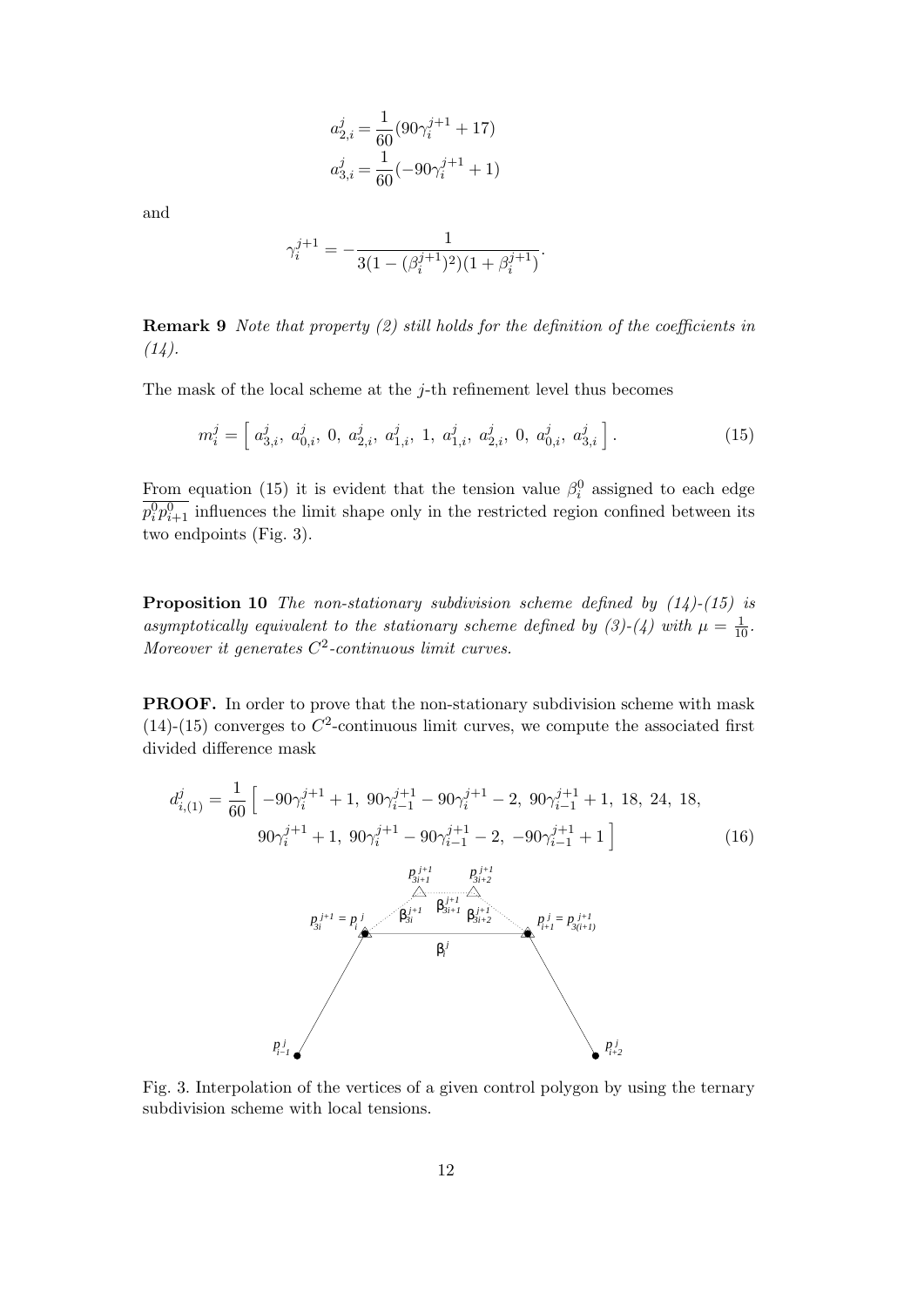

Fig. 4. Interpolation of the vertices of a regular hexagon by using the following local tensions: (a)  $[-1.5, 5, -1.5, 5, -1.5, 5]$ , (b)  $[100, -0.2, 100, -0.2, 100, -0.2]$ (c) [0*,* 100*,* 0*,* 100*,* 100*,* 100], (d) [2*,* 2*,* 2*,* 2*,* 100*,* 2], (e) [2*,* 2*,* 2*,* 100*,* 100*,* 2], (f) [2*,* 2*,* 100*,* 100*,* 100*,* 100].

and we derive from it the second divided difference mask

$$
d_{i,(2)}^j = \frac{1}{20} \left[ -90\gamma_i^{j+1} + 1, 180\gamma_{i-1}^{j+1} - 90\gamma_i^{j+1} - 3, 180\gamma_{i-1}^{j+1} - 90\gamma_{i-2}^{j+1} + 3, -90\gamma_{i-2}^{j+1} - 90\gamma_i^{j+1} + 18, 180\gamma_{i-1}^{j+1} - 90\gamma_i^{j+1} + 3, \right.
$$
\n
$$
(17)
$$
\n
$$
180\gamma_{i-1}^{j+1} - 90\gamma_{i-2}^{j+1} - 3, -90\gamma_{i-2}^{j+1} + 1 \right].
$$

Then we only need to show that the scheme defined by  $(17)$  is  $C^0$ -continuous.

From Proposition 5 it can be easily seen that  $\lim_{j\to+\infty} d_{i,(2)}^j = d_{(2)}^{\infty}$ , namely  $d_i^j$ *i,*(2) converges to the second divided difference mask of the  $C<sup>2</sup>$ -continuous stationary scheme (3)-(4) with  $\mu = \frac{1}{10}$ . To conclude the proof it is therefore sufficient to check whether the two subdivision schemes are asymptotically equivalent, i.e. they satisfy

$$
\sum_{j=0}^{+\infty} \quad || d_{i,(2)}^j - d_{(2)}^{\infty} ||_{\infty} < +\infty.
$$

This last statement can be easily verified, since, as it was already shown in Proposition 6,  $\sum_{j=0}^{+\infty}$  | −27 $\gamma_i^{j+1}$  + 1 |< +∞,  $\forall i, j \in \mathbb{Z}$ . □

**Remark 11** *By setting all initial tensions equal to the same value*  $\beta^0$ , we get the *uniform tension controlled interpolating 4-point non-stationary scheme defined in section 2.*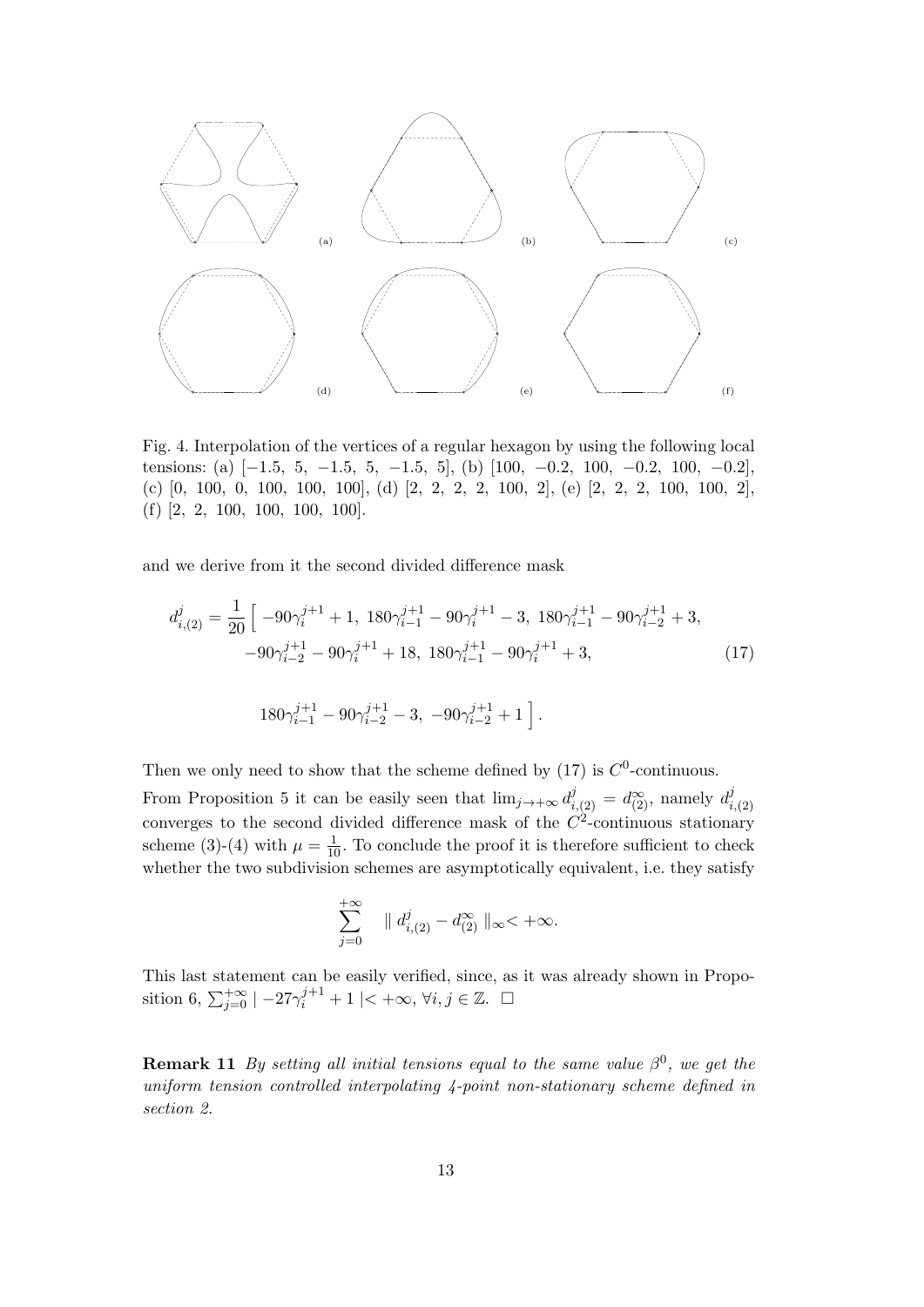## **6 Conclusions**

In this paper we have introduced a novel non-stationary ternary 4-point interpolatory subdivision scheme which provides the user with a tension parameter that, when increased within its range of definition, can generate  $C^2$ -continuous limit curves showing considerable variations of shape. Such a scheme repairs the drawbacks of its stationary analogue (Hassan et al., 2002), which does not give the possibility to appreciate significant shape modifications whenever  $C^2$ -continuity is enforced. Moreover, if we compare it with its non-stationary binary counterpart (Beccari et al., 2007), we can see that it possesses higher smoothness (it is  $C^2$  instead of  $C<sup>1</sup>$ ) while having smaller support (whose length is 5 instead of 6).

In order to include also the capability of adjusting the limit shape only in restricted regions, we have generalized our proposal to a  $C<sup>2</sup>$ -continuous locally-controlled interpolatory 4-point ternary scheme.

# **Acknowledgements**

This research was supported by University of Bologna "Funds for selected research topics".

Special thanks go to the anonymous referees who provided very helpful comments that allowed us to improve the quality of this paper.

### **References**

Beccari C., Casciola G., Romani L., 2007. A non-stationary uniform tension controlled interpolating 4-point scheme reproducing conics. Computer Aided Geometric Design 24(1), 1-9.

Dyn N., Levin D., Gregory J.A., 1987. A 4-point interpolatory subdivision scheme for curve design. Computer Aided Geometric Design 4, 257-268.

Dyn, N., Levin, D., 1992. Stationary and non-stationary binary subdivision schemes. In: Lyche, T., Schumaker, L.L. (Eds.), Mathematical Methods in Computer Aided Geometric Design, Academic Press, New York, 209-216.

Dyn, N., Levin, D., 1995. Analysis of asymptotically equivalent binary subdivision schemes. J. Math. Anal. Appl. 193, 594-621.

Dyn, N., 2002. Interpolatory subdivision schemes. In: Iske, A., Quak, E., Floater, M.S. (Eds.), Tutorials on Multiresolution in Geometric Modelling. Springer-Verlag, 25-50.

Hassan, M. F., Dodgson, N. A., 2003. Ternary and three point univariate subdivision schemes. In: Cohen, A., Merrien, J.-L. and Schumaker, L.L. (Eds.), Curve and